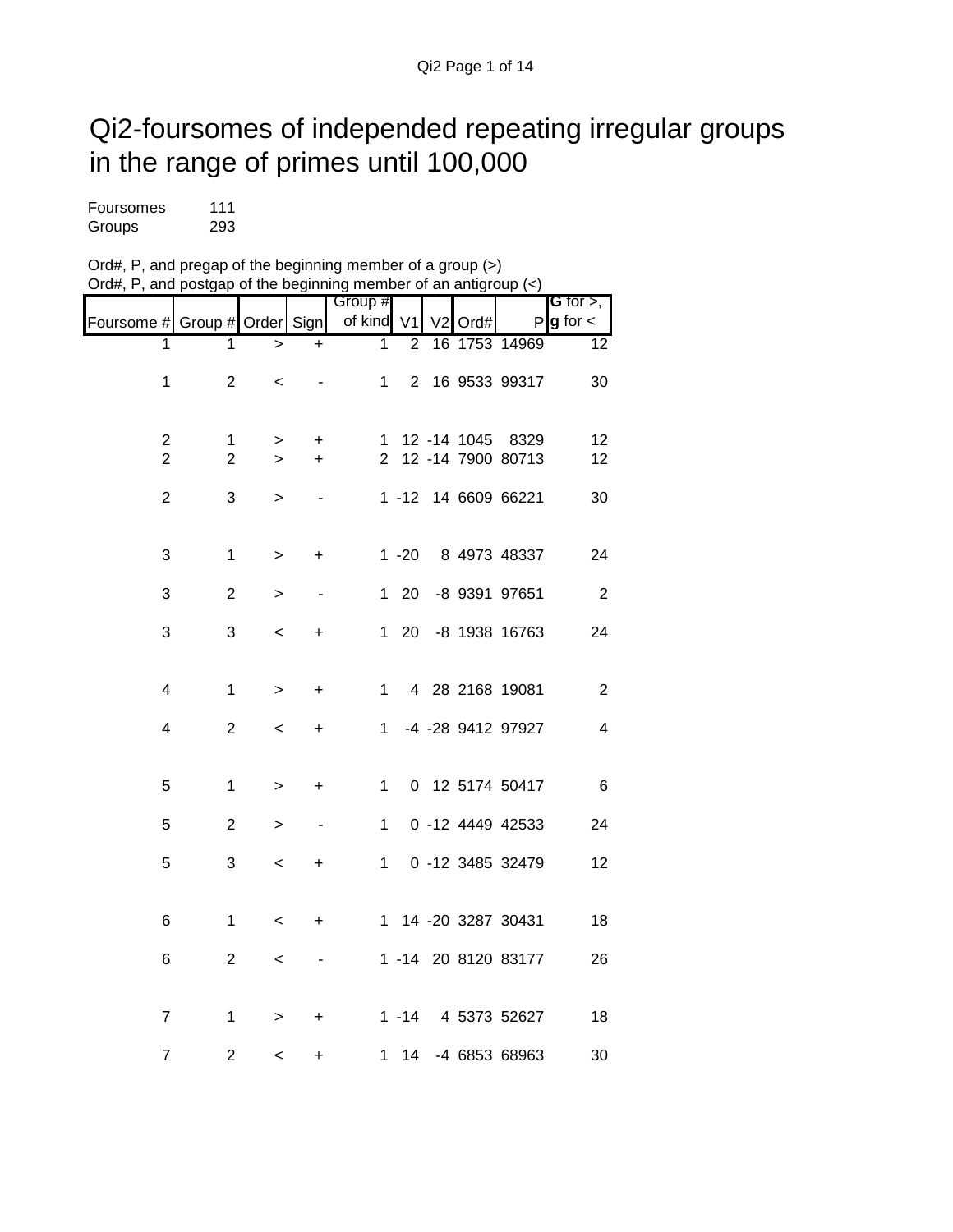|                               |                     |                 |                           | Group #      |                      |                     |                              | <b>G</b> for $>$ ,     |
|-------------------------------|---------------------|-----------------|---------------------------|--------------|----------------------|---------------------|------------------------------|------------------------|
| Foursome # Group # Order Sign |                     |                 |                           | of kind V1   |                      | V <sub>2</sub> Ord# |                              | $P$ <b>g</b> for $\lt$ |
| 8                             | 1                   | $\, > \,$       | $\ddot{}$                 | $\mathbf{1}$ |                      |                     | 6 -20 7050 71209             | 18                     |
| 8                             | $\overline{2}$      | $\,<\,$         |                           | 1            |                      |                     | 6 -20 9370 97429             | 12                     |
| 9                             | $\mathbf{1}$        | $\, > \,$       | $+$                       |              |                      |                     | 1 22 -8 5191 50599           | 6                      |
| 9                             | $\overline{2}$      | >               |                           |              | $1 - 22$             |                     | 8 5062 49253                 | 30                     |
| 10<br>10                      | 1<br>$\overline{2}$ | $\,>$<br>$\geq$ | +<br>$\ddot{}$            |              | $1 - 26$<br>$2 - 26$ |                     | 8 1920 16603<br>8 8944 92623 | 30<br>30               |
| 10                            | 3                   | $\prec$         | $\ddot{}$                 |              | $126$                |                     | -8 7698 78439                | 28                     |
| 10                            | 4                   | $\,<\,$         |                           |              | $1 - 26$             |                     | 8 6216 61813                 | 6                      |
| 11                            | $\mathbf{1}$        | $\, > \,$       |                           |              | $1\quad10$           |                     | 8 4454 42589                 | 12                     |
| 11                            | $\overline{2}$      | $\,<\,$         |                           |              |                      |                     | 1 -10 -8 3639 34019          | 12                     |
| 12                            | 1                   | $\,<\,$         | +                         |              |                      |                     | 1 -14 -10 3753 35221         | 6                      |
| 12                            | $\overline{c}$      | $\,<\,$         | $+$                       |              |                      |                     | 2 -14 -10 6612 66293         | 8                      |
| 12                            | 3                   | $\,<\,$         | $\ddot{}$                 |              |                      |                     | 3 -14 -10 7199 72817         | 6                      |
| 13                            | 1                   | >               | $\ddot{}$                 |              |                      |                     | 1 -22 -2 1184 9587           | 36                     |
| 13                            | $\overline{2}$      | $\geq$          | $\ddot{}$                 |              |                      |                     | 2 -22 -2 4693 45233          | 36                     |
| 14                            | $\mathbf 1$         | >               | +                         |              |                      |                     | 1 16 -26 9085 94169          | 16                     |
| 14                            | 2                   | $\,<\,$         | $\ddot{}$                 |              |                      |                     | 1 -16 26 6257 62273          | 24                     |
| 15                            | $\mathbf 1$         | $\geq$          |                           | $+$          |                      |                     | 1 -20 -8 2994 27397          | 30                     |
| 15                            | $2^{\circ}$         | $\,<\,$         |                           |              |                      |                     | 1 -20 -8 2639 23741          | $\overline{2}$         |
| 16                            | $\mathbf 1$         | $\geq$          | $\ddot{}$                 |              |                      |                     | 1 12 -2 623 4603             | 6                      |
| 16                            | $\overline{2}$      | $\, > \,$       |                           |              |                      |                     | 1 -12 2 4982 48437           | 24                     |
| 17                            |                     | $1 \quad \Box$  | $\ddot{}$<br>$\lt$ $\sim$ |              |                      |                     | 1 20 4 2367 21031            | 28                     |

Ord#, P, and pregap of the beginning member of a group (>) Ord#, P, and postgap of the beginning member of an antigroup (<)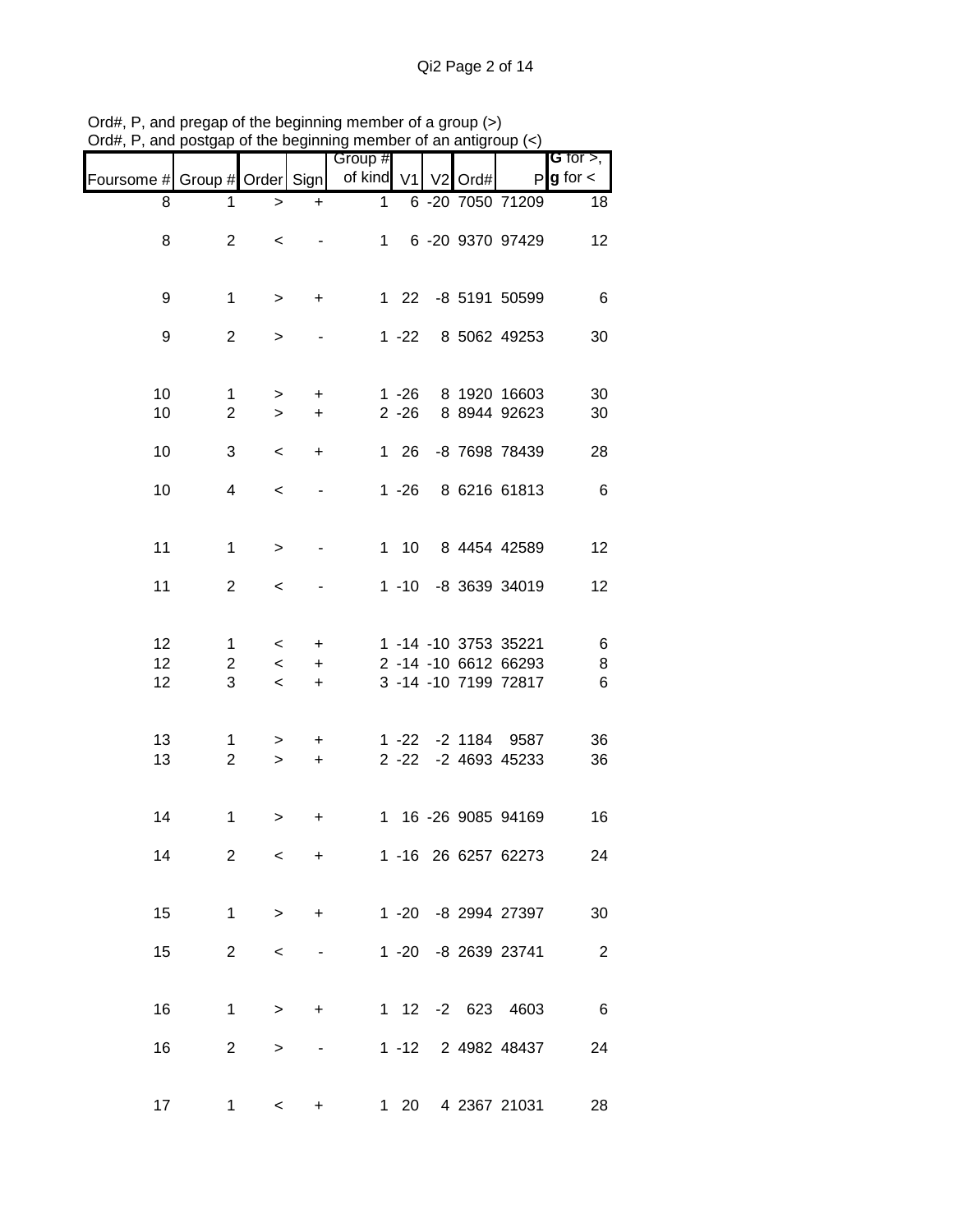|                               |                                |                 |                   | Group #      |              |                |      |                                     | G for $>$ ,                               |
|-------------------------------|--------------------------------|-----------------|-------------------|--------------|--------------|----------------|------|-------------------------------------|-------------------------------------------|
| Foursome # Group # Order Sign |                                |                 |                   | of kind V1   |              | V <sub>2</sub> | Ord# | Р                                   | $g$ for $\lt$                             |
| 17                            | 2                              | $\,<$           | $\ddot{}$         |              | 2 20         |                |      | 4 8119 83137                        | 40                                        |
| 17                            | 3                              | $\,<\,$         |                   |              |              |                |      | 1 -20 -4 5924 58537                 | 6                                         |
| 18                            | $\mathbf 1$                    | $\, > \,$       | $\ddot{}$         | 1            |              |                |      | 0 22 1408 11731                     | 12                                        |
| 18                            | $\overline{2}$                 | >               |                   | 1            |              |                |      | 0 -22 6906 69623                    | 30                                        |
| 19                            | $\mathbf{1}$                   | $\, > \,$       | +                 | 1            |              |                |      | 20 -12 7010 70793                   | 10                                        |
| 19                            | $\overline{2}$                 | $\, > \,$       | $\ddot{}$         |              |              |                |      | 2 20 -12 7469 75797                 | $\overline{4}$                            |
| 19                            | 3                              | $\,<\,$         | $\ddot{}$         |              |              |                |      | 1 -20 12 3286 30427                 | 4                                         |
| 20                            | $\mathbf{1}$                   | >               | +                 |              | 1 -12        |                |      | -6 4795 46381                       | 30                                        |
| 20                            | $\overline{2}$                 | $\geq$          | $\ddot{}$         |              | $2 - 12$     |                |      | -6 6775 68023                       | 30                                        |
| 20                            | 3                              | $\, > \,$       |                   | 1            | 12           |                |      | 6 6046 59809                        | 12                                        |
| 20                            | 4                              | $\,<$           | $\ddot{}$         |              | $1 \quad 12$ |                |      | 6 2736 24709                        | 24                                        |
| 21                            | $\mathbf 1$                    | >               | $\ddot{}$         |              | $1 - 24$     |                |      | 0 5607 55201                        | 30                                        |
| 21                            | $\overline{2}$                 | $\,<\,$         | $\ddot{}$         |              | $1 \quad 24$ |                |      | 0 1532 12853                        | 36                                        |
| 22                            | $\mathbf 1$                    | $\, > \,$       | $\ddot{}$         |              |              |                |      | 1 -16 -14 739 5623                  | 32                                        |
| 22                            | $\overline{c}$                 | >               |                   | $\mathbf{1}$ | 16           |                |      | 14 8831 91309                       | 6                                         |
| 22                            | 3                              | $\,<$           | +                 | $\mathbf{1}$ | 16           |                |      | 14 9085 94169                       | 32                                        |
| 23                            | 1                              |                 | $+$<br>$>$ $\sim$ |              |              |                |      | 1 4 24 7139 72103                   | 2                                         |
| 23                            | $2^{\circ}$                    | $\prec$         | $+$               |              |              |                |      | 1 -4 -24 2702 24329                 | 8                                         |
| 24                            | $\mathbf 1$                    | $\geq$          | $\ddot{}$         |              |              |                |      | 1 16 -18 2991 27337                 | 8                                         |
| 24                            | $\overline{2}$                 | $\geq$          |                   |              |              |                |      | 1 -16 18 6213 61751                 | 22                                        |
| 25<br>25                      | $\mathbf{1}$<br>$\overline{2}$ | $\,>$<br>$\geq$ |                   |              | 2 28         |                |      | 1 28 -8 2637 23689<br>-8 3511 32719 | $\overline{\mathbf{c}}$<br>$\overline{2}$ |

Ord#, P, and pregap of the beginning member of a group (>) Ord#, P, and postgap of the beginning member of an antigroup (<)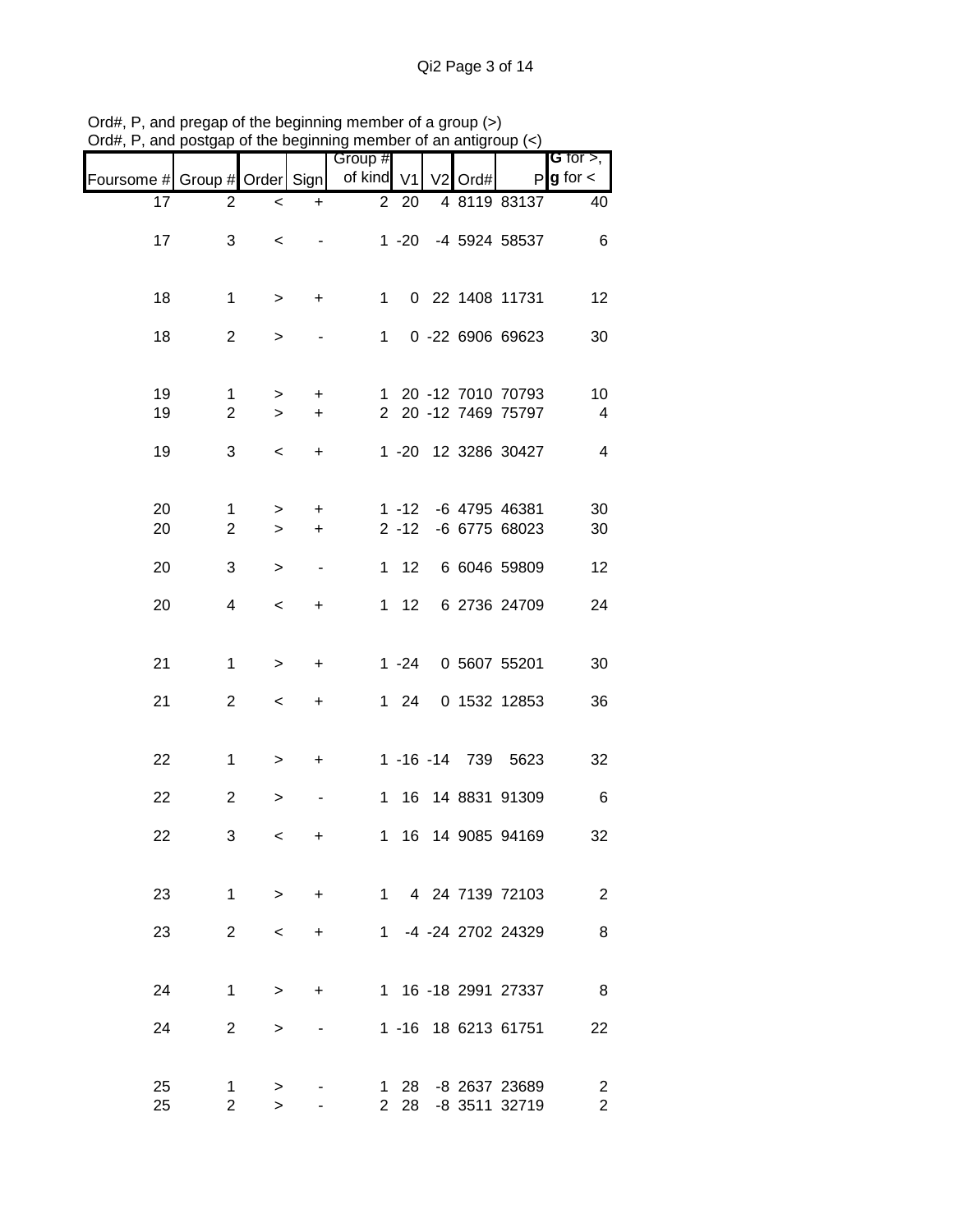| Jiu <del>n</del> , i , and posiyap |                               |             |                          | or are beginning member or an anagroup<br>Group # |          |                     |                                | G for $>$ ,         |
|------------------------------------|-------------------------------|-------------|--------------------------|---------------------------------------------------|----------|---------------------|--------------------------------|---------------------|
| Foursome # Group # Order Sign      |                               |             |                          | of kind                                           | V1       | V <sub>2</sub> Ord# | P                              | $g$ for $\lt$       |
| 25                                 | 3                             | $\,<$       | $\ddot{}$                |                                                   | $128$    | $-8$ 1059           | 8467                           | 34                  |
| 25                                 | 4                             | $\,<\,$     |                          |                                                   | $1 - 28$ |                     | 8 4456 42641                   | $\overline{2}$      |
| 26                                 | $\mathbf 1$                   | $\,>$       | $\ddot{}$                |                                                   |          |                     | 1 -12 10 2613 23497            | 24                  |
|                                    | $\overline{2}$                |             |                          |                                                   |          |                     | 1 -12 10 8110 83047            |                     |
| 26                                 |                               | $\,<$       |                          |                                                   |          |                     |                                | 12                  |
| 27                                 | $\mathbf 1$                   | $\, > \,$   | $\ddot{}$                |                                                   |          |                     | 1 -2 28 3021 27697             | 6                   |
| 27                                 | $\overline{2}$                | >           |                          | $\mathbf 1$                                       |          |                     | 2 -28 4059 38501               | 40                  |
| 27                                 | 3                             | $\geq$      |                          | $\overline{2}$                                    |          |                     | 2 -28 9533 99317               | 28                  |
| 28                                 | 1                             | >           | $\ddot{}$                |                                                   | $1 - 26$ |                     | 20 1232 10037                  | 28                  |
| 28                                 | $\overline{2}$                | $\geq$      | $\ddot{}$                |                                                   | $2 - 26$ |                     | 20 6913 69737                  | 28                  |
| 28                                 | 3                             | $\,<\,$     | $\overline{\phantom{a}}$ |                                                   |          |                     | 1 -26 20 9128 94649            | $\overline{2}$      |
| 29                                 | $\mathbf 1$                   | $\,<\,$     | $\ddot{}$                |                                                   | $1 18$   |                     | 0 8943 92593                   | 30                  |
| 29                                 | $\overline{2}$                | $\,<$       |                          |                                                   | $1 - 18$ |                     | 0 9468 98621                   | 6                   |
|                                    |                               |             |                          |                                                   |          |                     |                                |                     |
| 30<br>30                           | $\mathbf 1$<br>$\overline{2}$ | ><br>$\geq$ | +<br>$\ddot{}$           | 1.<br>$\overline{2}$                              | 10<br>10 |                     | 18 2124 18541<br>18 7177 72559 | $\overline{c}$<br>8 |
|                                    |                               |             |                          |                                                   |          |                     |                                |                     |
| 30                                 | 3                             | $\,<$       | +                        |                                                   |          |                     | 1 -10 -18 2151 18911           | 2                   |
| 31                                 | $\mathbf 1$                   | >           | $+$                      |                                                   |          |                     | 1 18 -10 1022 8123             | 6                   |
| 31                                 | $\overline{2}$                | $\geq$      | $+$                      |                                                   |          |                     | 2 18 -10 3751 35171            | 12                  |
| 31                                 | 3 <sup>7</sup>                | $\,$        | $\blacksquare$           |                                                   |          |                     | 1 -18 10 2033 17707            | 24                  |
| 31                                 | 4                             | $\geq$      | $\sim$                   |                                                   |          |                     | 2 -18 10 5710 56299            | 30                  |
| 31                                 | 5                             | $\,<\,$     | $\ddot{}$                |                                                   |          |                     | 1 -18 10 5389 52807            | 6                   |
| 32                                 | 1                             | $\geq$      | $\ddot{}$                |                                                   |          |                     | 1 28 -22 1059 8467             | 6                   |
| 32                                 | $2^{\circ}$                   | $\,<$       | $\ddot{}$                |                                                   |          |                     | 1 -28 22 3222 29717            | 6                   |
| 32                                 | 3                             | $\,<\,$     | $\blacksquare$           |                                                   |          |                     | 1 28 -22 4537 43543            | 30                  |

Ord#, P, and pregap of the beginning member of a group (>) Ord#, P, and postgap of the beginning member of an antigroup (<)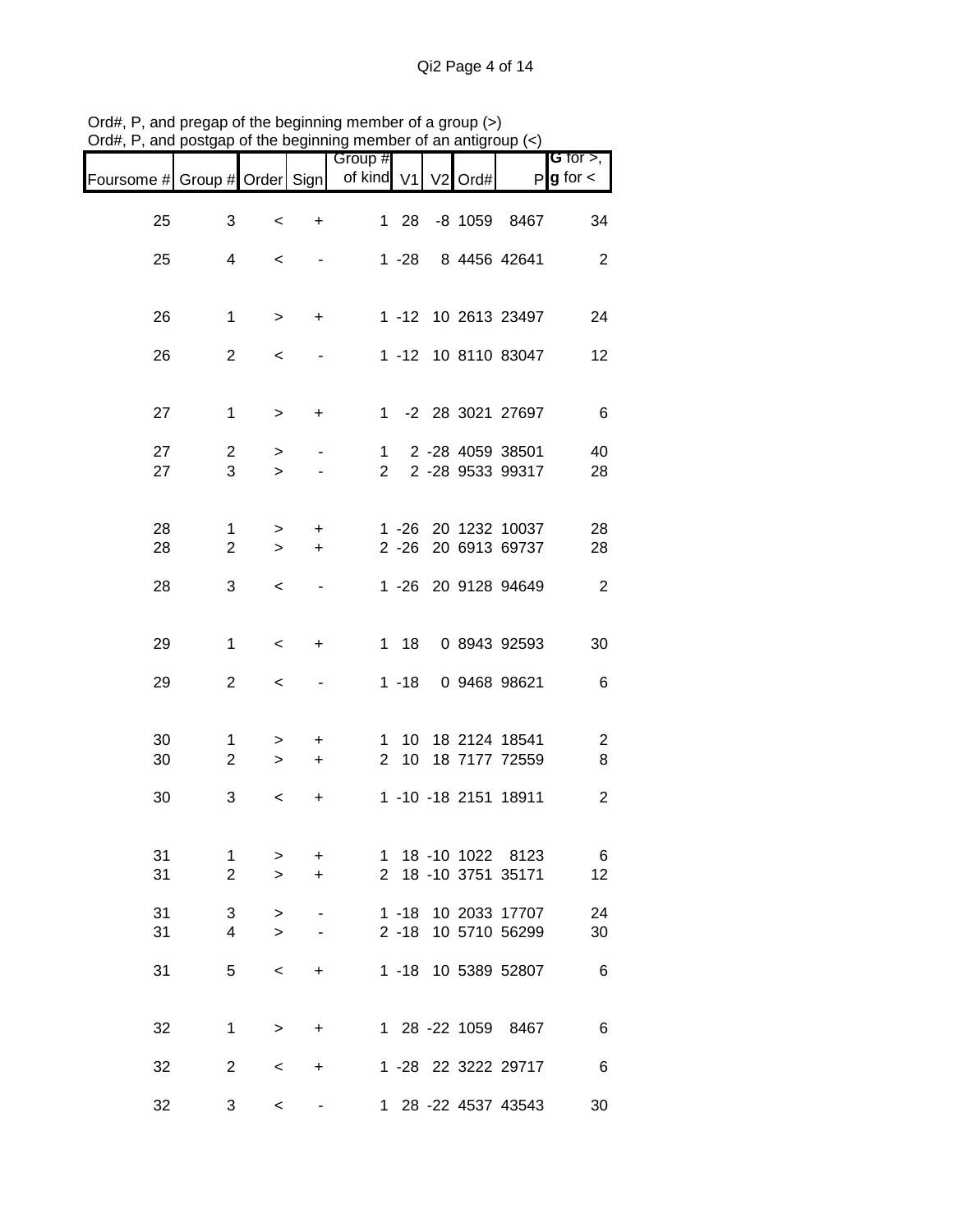|                               |                               |             |           | Group #              |          |                |      |                                      | <b>G</b> for $>$ , |
|-------------------------------|-------------------------------|-------------|-----------|----------------------|----------|----------------|------|--------------------------------------|--------------------|
| Foursome # Group # Order Sign |                               |             |           | of kind V1           |          | V <sub>2</sub> | Ord# |                                      | $P g$ for $\lt$    |
|                               |                               |             |           |                      |          |                |      |                                      |                    |
| 33                            | 1                             | $\geq$      | $\ddot{}$ |                      |          |                |      | 1 32 -22 1183 9551                   | 4                  |
| 33                            | $\mathbf{2}$                  |             |           |                      |          |                |      | 1 -32 22 1410 11777                  | $\overline{2}$     |
|                               |                               | $\,<\,$     | +         |                      |          |                |      |                                      |                    |
|                               |                               |             |           |                      |          |                |      |                                      |                    |
| 34                            | $\mathbf{1}$                  | $\,<\,$     | $\ddot{}$ |                      |          |                |      | 1 12 -28 3223 29723                  | 18                 |
| 34                            | $\mathbf{2}$                  | $\,<\,$     |           |                      |          |                |      | 1 -12 28 4795 46381                  | 18                 |
|                               |                               |             |           |                      |          |                |      |                                      |                    |
| 35                            | $\mathbf 1$                   | $\, > \,$   |           |                      |          |                |      | 1 32 -26 8584 88609                  | $\overline{2}$     |
|                               |                               |             |           |                      |          |                |      |                                      |                    |
| 35                            | $\overline{2}$                | <           |           |                      |          |                |      | 1 -32 26 7790 79531                  | 6                  |
|                               |                               |             |           |                      |          |                |      |                                      |                    |
| 36                            | 1                             | $\, > \,$   | +         | $1 \quad$            |          |                |      | -6 22 1326 10903                     | 12                 |
|                               |                               |             |           |                      |          |                |      |                                      |                    |
| 36                            | $\overline{2}$                | $\,<\,$     | +         | $\mathbf 1$          |          |                |      | 6 -22 6657 66797                     | 12                 |
|                               |                               |             |           |                      |          |                |      |                                      |                    |
| 37                            | $\mathbf 1$<br>$\overline{2}$ | $\,<\,$     | $\pm$     |                      |          |                |      | 1 -8 -12 8111 83059                  | $\overline{4}$     |
| 37                            |                               | $\,<\,$     | $\ddot{}$ |                      |          |                |      | 2 -8 -12 8173 83773                  | $\overline{4}$     |
|                               |                               |             |           |                      |          |                |      |                                      |                    |
| 38                            | $\mathbf 1$                   | >           | $\ddot{}$ |                      |          |                |      | 1 -18 2 7271 73637                   | 24                 |
| 38                            | $\overline{2}$                | >           | ٠         |                      | 1 18     |                |      | -2 6971 70327                        | 6                  |
|                               |                               |             |           |                      |          |                |      |                                      |                    |
| 38                            | 3                             | $\,<\,$     |           |                      | $1 - 18$ |                |      | 2 5257 51407                         | 6                  |
|                               |                               |             |           |                      |          |                |      |                                      |                    |
| 39                            | 1                             | >           | +         |                      |          |                |      | 1 24 -32 1532 12853                  | 12                 |
| 39                            | $\overline{c}$                | >           | +         |                      |          |                |      | 2 24 -32 7285 73783                  | 12                 |
|                               |                               |             |           |                      |          |                |      |                                      |                    |
| 40                            | $\mathbf{1}$                  | $\, > \,$   | $\ddot{}$ | $\mathbf{1}$         |          |                |      | 8 16 5735 56533                      | $\overline{2}$     |
| 40                            | $\overline{2}$                | >           |           | $\mathbf 1$          |          |                |      | -8 -16 5192 50627                    | 28                 |
| 40                            | 3                             | $\, > \,$   |           | $\overline{2}$       |          |                |      | -8 -16 7141 72139                    | 30                 |
| 40                            | $\overline{4}$                | $\geq$      |           | 3                    |          |                |      | -8 -16 7695 78401                    | 34                 |
| 40                            | 5                             | $\,<\,$     | +         | $\mathbf 1$          |          |                |      | -8 -16 7697 78437                    | $\overline{2}$     |
|                               |                               |             |           |                      |          |                |      |                                      |                    |
|                               |                               |             |           |                      |          |                |      |                                      |                    |
| 41<br>41                      | 1<br>$\overline{2}$           | ><br>$\geq$ | +<br>+    | 1.<br>$\overline{2}$ |          |                |      | -4 28 5185 50549<br>-4 28 7576 77093 | 6<br>12            |

Ord#, P, and pregap of the beginning member of a group (>) Ord#, P, and postgap of the beginning member of an antigroup (<)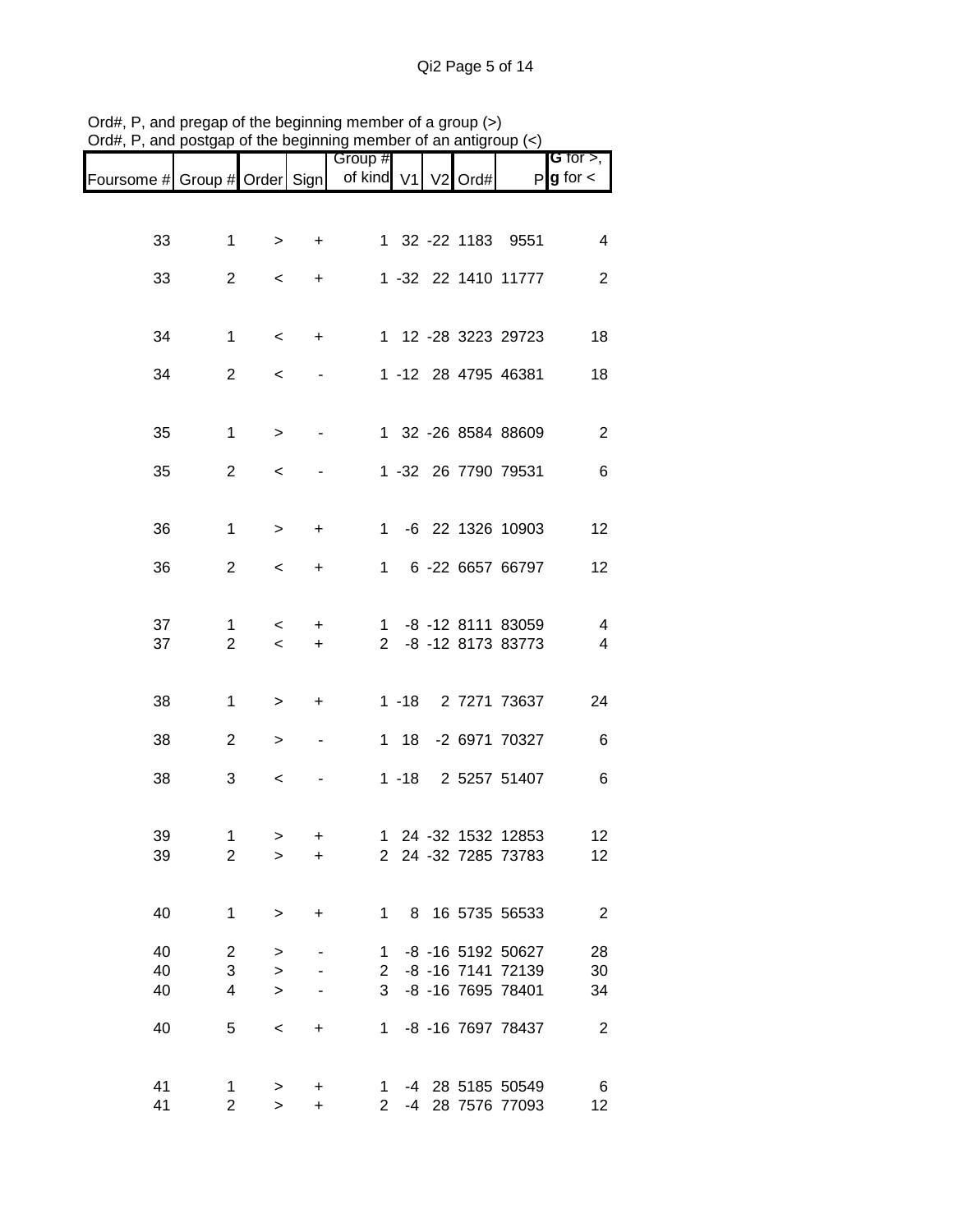| stall, to , alla poolgap      |                                |                                    |                         | $\alpha$ are beginning member or an anagroup $(\gamma)$ |              |  |                                                                                    |                                       |
|-------------------------------|--------------------------------|------------------------------------|-------------------------|---------------------------------------------------------|--------------|--|------------------------------------------------------------------------------------|---------------------------------------|
| Foursome # Group # Order Sign |                                |                                    |                         | Group #<br>of kind V1 V2 Ord#                           |              |  |                                                                                    | G for $>$ ,<br>$P$ <b>g</b> for $\lt$ |
| 41                            | 3                              | $\,<$                              | $\ddot{}$               | 1                                                       |              |  | 4 -28 9163 95071                                                                   | 12                                    |
| 42                            | $\mathbf 1$                    | $\, > \,$                          | +                       |                                                         |              |  | 1 -40 -2 1832 15727                                                                | 44                                    |
| 42                            | $\overline{2}$                 | $\,<\,$                            | $\ddot{}$               |                                                         | $1 \quad 40$ |  | 2 7499 76163                                                                       | 44                                    |
| 43                            | $\mathbf{1}$                   | $\,>$                              | $\ddot{}$               |                                                         |              |  | 1 -18 -14 1848 15859                                                               | 36                                    |
| 43                            | $\overline{2}$                 | $\,<\,$                            | $\ddot{}$               |                                                         |              |  | 1 18 14 8580 88547                                                                 | 42                                    |
| 44<br>44                      | $\mathbf{1}$<br>$\overline{2}$ | ><br>$\geq$                        | $\ddot{}$<br>$\ddot{}$  |                                                         |              |  | 1 40 -38 7499 76163<br>2 40 -38 7970 81463                                         | 4<br>6                                |
| 45                            | $\mathbf{1}$                   | $\,$                               | +                       |                                                         |              |  | 1 18 -24 7228 73091                                                                | 12                                    |
| 45                            | $\overline{2}$                 | >                                  |                         |                                                         |              |  | 1 -18 24 2992 27361                                                                | 24                                    |
| 46                            | $\mathbf{1}$                   | $\,$                               | $\ddot{}$               |                                                         |              |  | 1 16 -32 1986 17257                                                                | 18                                    |
| 46                            | $\mathbf{2}$                   | $\,<\,$                            |                         |                                                         |              |  | 1 16 -32 4851 46997                                                                | 20                                    |
| 47                            | $\mathbf 1$                    | $\, > \,$                          | +                       |                                                         |              |  | 1 22 -18 7056 71263                                                                | $\overline{2}$                        |
| 47                            | $\overline{2}$                 | $\, > \,$                          |                         |                                                         |              |  | 1 -22 18 6903 69539                                                                | 40                                    |
| 47                            | 3                              | $\,<\,$                            | +                       |                                                         |              |  | 1 -22 18 5533 54401                                                                | 2                                     |
| 48<br>48<br>48<br>48          | 1<br>$\overline{2}$<br>3<br>4  | ><br>$\geq$<br>$\geq$<br>$\, > \,$ | $\ddot{}$<br>$+$<br>$+$ | 1<br>$\mathbf{2}^{\circ}$<br>3                          |              |  | 18 -26 2125 18553<br>18 -26 5575 54799<br>18 -26 8943 92593<br>1 -18 26 7788 79481 | 12<br>12<br>12<br>30                  |
| 49<br>49                      | 1<br>$\overline{2}$            | ><br>$\geq$                        | $\ddot{}$<br>$\ddot{}$  |                                                         |              |  | 1 28 -16 2169 19087<br>2 28 -16 5229 51071                                         | 6<br>10                               |
| 49<br>49                      | 3<br>$\overline{4}$            | $\,<\,$<br>$\prec$                 |                         |                                                         |              |  | 1 28 -16 5358 52457<br>2 28 -16 6796 68281                                         | 32<br>30                              |

Ord#, P, and pregap of the beginning member of a group (>) Ord#, P, and postgap of the beginning member of an antigroup (<)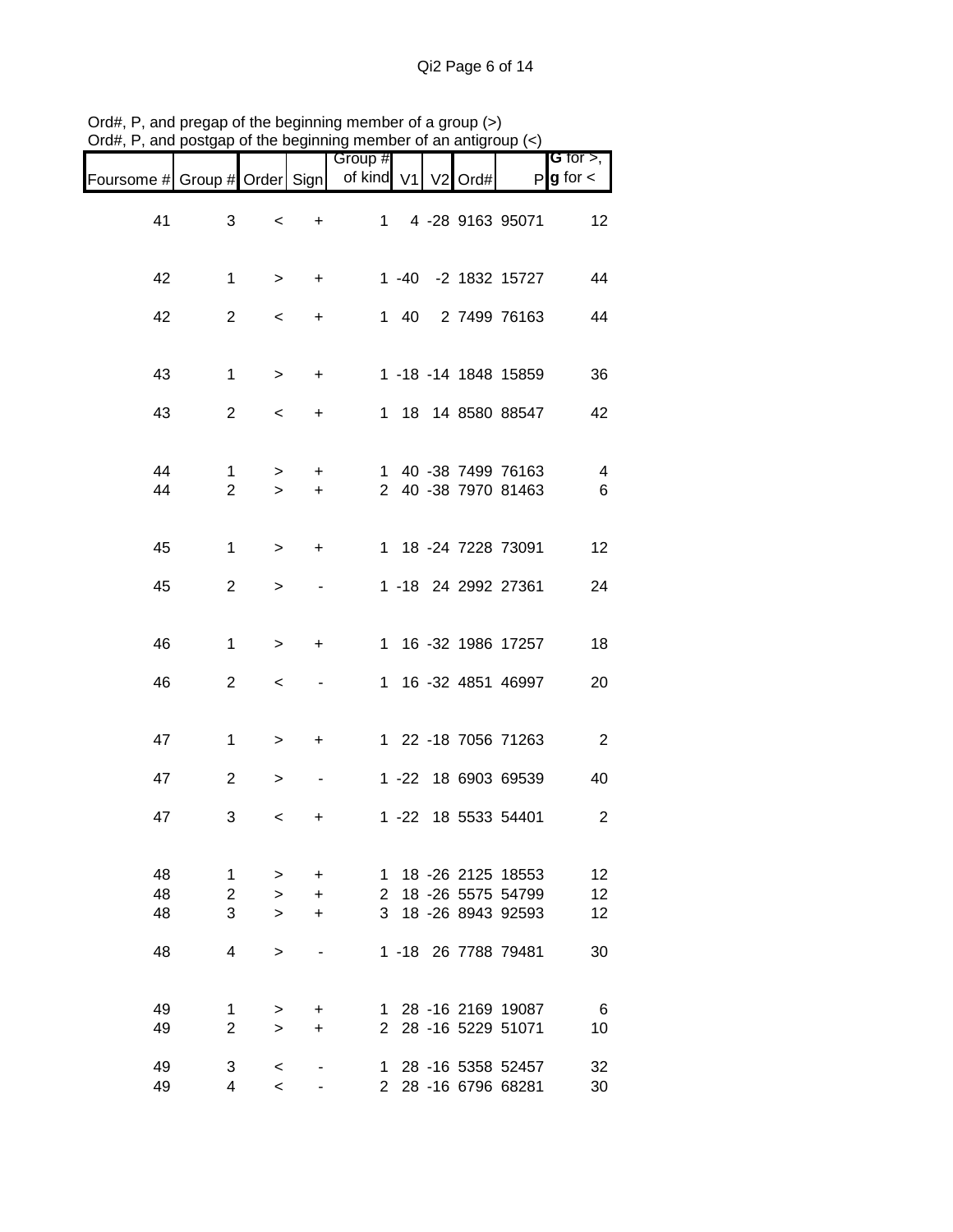|                               |                         |             |                  | Group #                    |          |  |                     | G for $>$ ,     |
|-------------------------------|-------------------------|-------------|------------------|----------------------------|----------|--|---------------------|-----------------|
| Foursome # Group # Order Sign |                         |             |                  | of kind V1 V2 Ord#         |          |  |                     | $P g$ for $\lt$ |
| 50                            | $\mathbf 1$             | $\, >$      | $\ddot{}$        | 1                          |          |  | 4 26 2190 19319     | 10              |
| 50                            | $\overline{2}$          | $\,<\,$     | $+$              |                            |          |  | 1 -4 -26 6436 64279 | $\overline{4}$  |
|                               |                         |             |                  |                            |          |  |                     |                 |
| 51                            | $\mathbf{1}$            | $\geq$      | $+$              |                            |          |  | 1 26 -34 2191 19333 | 14              |
| 51                            | $\overline{2}$          | $\geq$      | $+$              |                            |          |  | 2 26 -34 4743 45779 | 12              |
| 51                            | 3                       | $\geq$      | $+$              |                            |          |  | 3 26 -34 6787 68171 | 10              |
| 51                            | 4                       | $\, >$      |                  |                            |          |  | 1 -26 34 9128 94649 | 28              |
| 52                            | 1                       | $\geq$      | $+$              |                            |          |  | 1 -34 -4 2192 19373 | 40              |
| 52                            | $\overline{2}$          | $\geq$      | $+$              |                            |          |  | 2 -34 -4 2525 22613 | 40              |
| 52                            | 3                       | $\geq$      | $+$              |                            |          |  | 3 -34 -4 7747 79031 | 42              |
| 53                            | $\mathbf 1$             | $\,<\,$     | $+$              |                            |          |  | 1 14 8 9466 98573   | 24              |
| 53                            | $\overline{2}$          | $\,<$       |                  |                            |          |  | 1 -14 -8 3513 32771 | 8               |
| 54                            | $\mathbf 1$             | $\,$        | $\ddot{}$        |                            |          |  | 1 -24 6 2322 20593  | 30              |
| 54                            | $\overline{2}$          | $\geq$      | $+$              |                            | $2 - 24$ |  | 6 8878 91909        | 36              |
| 54                            | 3                       | $\,<\,$     | $\ddot{}$        |                            |          |  | 1 24 -6 8187 83939  | 30              |
| 54                            | 4                       | $\,<\,$     |                  |                            |          |  | 1 -24 6 2701 24317  | 12              |
| 55                            | $\mathbf{1}$            | $\, > \,$   | $\ddot{}$        |                            |          |  | 1 -16 38 2343 20807 | 18              |
| 55                            | $\overline{\mathbf{c}}$ | $\,>\,$     |                  |                            |          |  | 1 16 -38 9361 97327 | 24              |
| 56                            | 1                       |             |                  |                            |          |  | -2 24 2390 21277    |                 |
| 56                            | $\overline{2}$          | ><br>$\geq$ | $\ddot{}$<br>$+$ | 1<br>$\mathbf{2}^{\prime}$ |          |  | -2 24 6773 67987    | 8<br>8          |
| 56                            | 3 <sup>1</sup>          | $\geq$      | $\ddot{}$        |                            |          |  | 3 -2 24 7284 73771  | 14              |
|                               |                         |             |                  |                            |          |  |                     |                 |
| 56                            | 4                       | $\,<\,$     | $\ddot{}$        | 1.                         |          |  | 2 -24 2920 26633    | 8               |
| 57                            | 1                       | >           | $+$              |                            |          |  | 1 -12 24 2396 21341 | 18              |
| 57                            | $\overline{2}$          | $\geq$      | $+$              |                            |          |  | 2 -12 24 2917 26591 | 18              |
| 57                            | 3                       | $\,<\,$     |                  |                            |          |  | 1 -12 24 6775 68023 | 18              |

Ord#, P, and pregap of the beginning member of a group (>) Ord#, P, and postgap of the beginning member of an antigroup (<)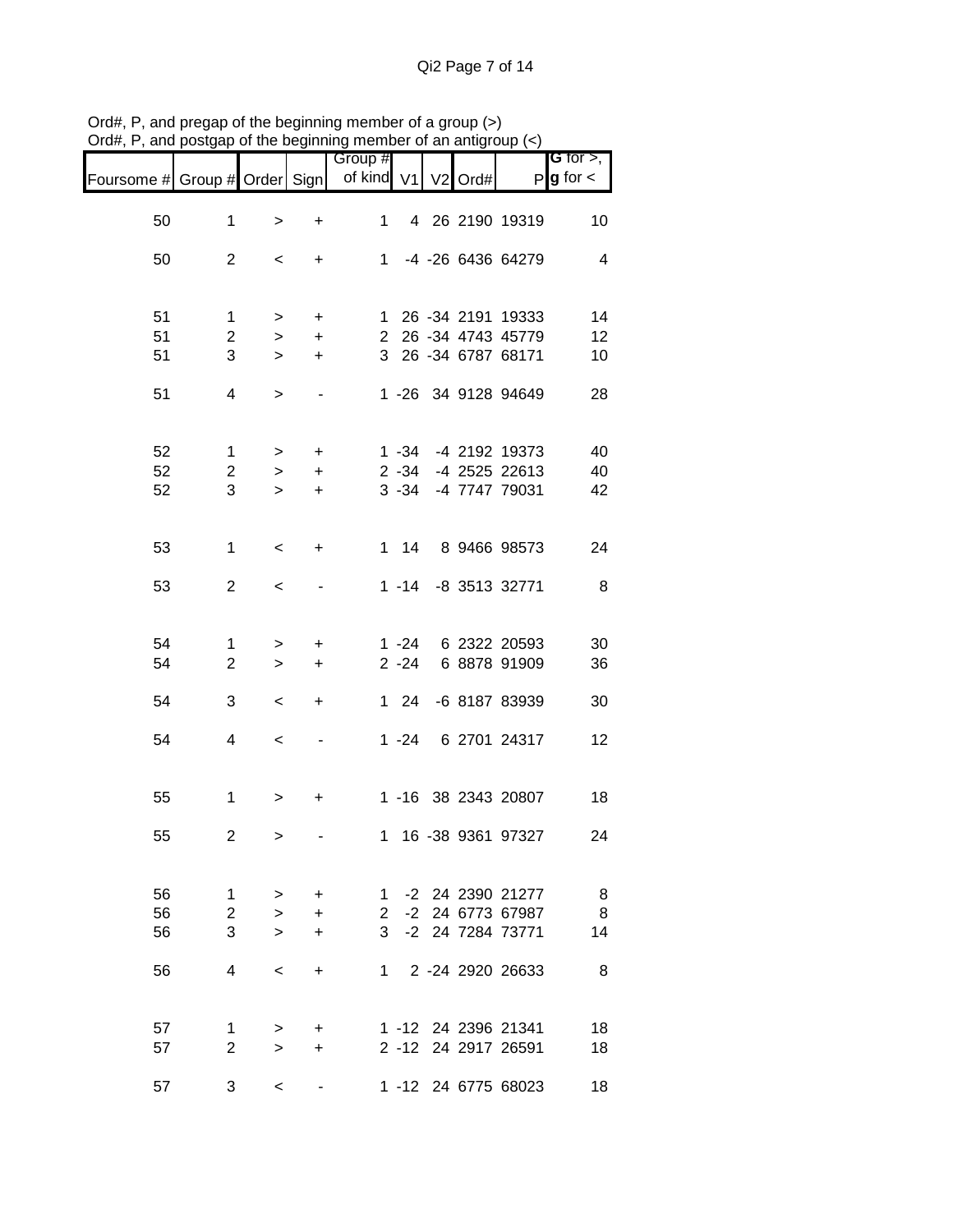| $U$ iu#, r , and postyap or the beginning member or an antigroup (<) |                |                    |                        |                       |          |                |      |                                            |                              |
|----------------------------------------------------------------------|----------------|--------------------|------------------------|-----------------------|----------|----------------|------|--------------------------------------------|------------------------------|
| Foursome # Group # Order Sign                                        |                |                    |                        | Group #<br>of kind V1 |          | V <sub>2</sub> | Ord# | P                                          | G for $>$ ,<br>$g$ for $\lt$ |
| 58                                                                   | 1              |                    |                        |                       | $1 - 28$ |                |      | 10 2430 21647                              | 30                           |
| 58                                                                   | $\overline{2}$ | ><br>$\geq$        | $\ddot{}$<br>$\ddot{}$ |                       | $2 - 28$ |                |      | 10 4301 41113                              | 32                           |
|                                                                      |                |                    |                        |                       |          |                |      |                                            |                              |
| 59                                                                   | 1              | $\,>$              | $\ddot{}$              |                       |          |                |      | 1 -14 32 2488 22189                        | 18                           |
| 59                                                                   | $\overline{2}$ | $\geq$             | $\ddot{}$              |                       |          |                |      | 2 -14 32 8583 88607                        | 16                           |
| 59                                                                   | 3              | $\,<\,$            | $\ddot{}$              |                       |          |                |      | 1 14 -32 3997 37783                        | 16                           |
| 60                                                                   | 1              | $\,$               | $\ddot{}$              |                       |          |                |      | 1 32 -18 2489 22193                        | 4                            |
| 60                                                                   | $\overline{2}$ | $\,<\,$            | $\ddot{}$              |                       |          |                |      | 1 -32 18 7179 72613                        | 4                            |
| 61                                                                   | 1              | $\, > \,$          | +                      |                       |          |                |      | 1 -2 38 2523 22571                         | 4                            |
|                                                                      |                |                    |                        |                       |          |                |      |                                            |                              |
| 61<br>61                                                             | 2<br>3         | $\,<\,$<br>$\,<$   | +<br>$\ddot{}$         | 1<br>$\mathbf{2}$     |          |                |      | 2 -38 7972 81517<br>2 -38 9363 97369       | 10<br>4                      |
|                                                                      |                |                    |                        |                       |          |                |      |                                            |                              |
| 62                                                                   | 1              | >                  | $\ddot{}$              |                       |          |                |      | 1 38 -34 2524 22573                        | $\overline{2}$               |
| 62                                                                   | $\overline{2}$ | $\,<\,$            | $\ddot{}$              |                       |          |                |      | 1 -38 34 4010 37951                        | 6                            |
| 63                                                                   | 1              | >                  | $\ddot{}$              |                       |          |                |      | 1 22 -12 3483 32443                        | $\overline{2}$               |
| 63                                                                   | 2              | >                  |                        |                       | $1 - 22$ |                |      | 12 4857 47087                              | 28                           |
| 63                                                                   | 3              | >                  |                        |                       | $2 - 22$ |                |      | 12 5376 52667                              | 28                           |
| 63                                                                   | 4              | <                  | +                      |                       |          |                |      | 1 -22 12 3154 29009                        | 8                            |
| 64                                                                   | 1              |                    |                        |                       |          |                |      | 1 24 -20 2781 25189                        |                              |
| 64                                                                   | 2              | ><br>$\geq$        | $\ddot{}$<br>$\ddot{}$ |                       |          |                |      | 2 24 -20 2993 27367                        | 6<br>6                       |
|                                                                      |                |                    |                        |                       |          |                |      |                                            |                              |
| 64<br>64                                                             | 3<br>4         | $\prec$<br>$\prec$ | $\ddot{}$<br>$\ddot{}$ |                       |          |                |      | 1 -24 20 2977 27179<br>2 -24 20 7167 72461 | 12<br>- 6                    |
|                                                                      |                |                    |                        |                       |          |                |      |                                            |                              |
| 64                                                                   | 5              | $\,<\,$            |                        |                       |          |                |      | 1 24 -20 7655 77899                        | 30                           |
| 65                                                                   | 1              | $\, > \,$          | $\ddot{}$              |                       |          |                |      | 1 -4 50 2809 25469                         | 6                            |
| 65                                                                   | $\overline{2}$ | $\prec$            | +                      |                       |          |                |      | 1 4 -50 8362 85999                         | 12                           |

Ord#, P, and pregap of the beginning member of a group (>) Ord#, P, and postgap of the beginning member of an antigroup (<)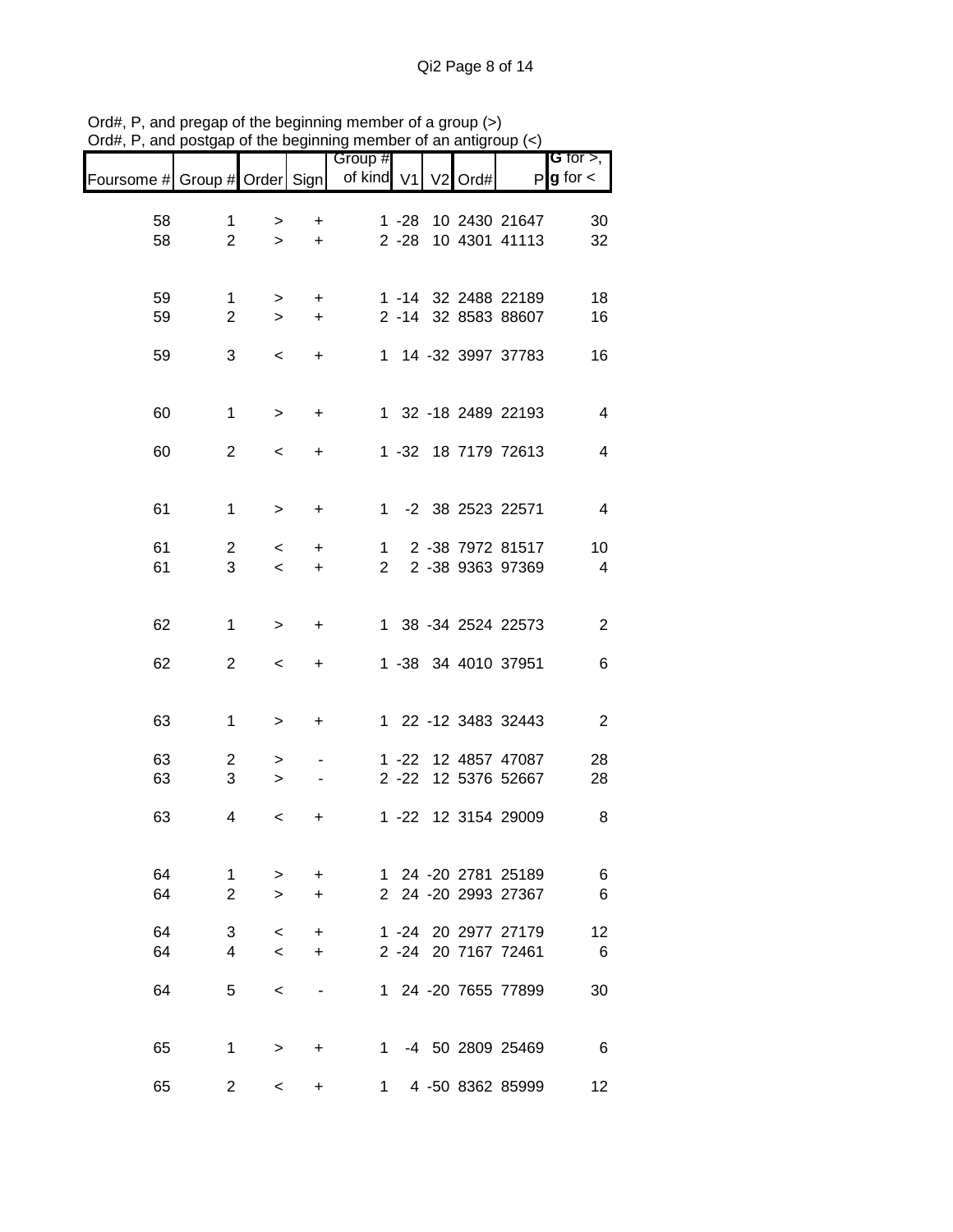| лu <del>п</del> ,             | and postgap or the beginning member or an antigroup $(\leq)$ |         |           |                |          |                     |                      |                        |
|-------------------------------|--------------------------------------------------------------|---------|-----------|----------------|----------|---------------------|----------------------|------------------------|
|                               |                                                              |         |           | Group #        |          |                     |                      | G for $>$ ,            |
| Foursome # Group # Order Sign |                                                              |         |           | of kind V1     |          | V <sub>2</sub> Ord# |                      | $P$ <b>g</b> for $\lt$ |
|                               |                                                              |         |           |                |          |                     |                      |                        |
| 66                            | 1                                                            | $\,<\,$ | +         |                | $1 - 20$ |                     | 28 4335 41443        | 10                     |
| 66                            | $\overline{2}$                                               | $\,<\,$ | $\ddot{}$ |                | $2 - 20$ |                     | 28 5359 52489        | 12                     |
| 66                            | 3                                                            | $\prec$ | $\ddot{}$ |                |          |                     | 3 -20 28 9024 93463  | 16                     |
|                               |                                                              |         |           |                |          |                     |                      |                        |
| 66                            | 4                                                            | $\,<\,$ |           |                |          |                     | 1 20 -28 7831 79943  | 24                     |
|                               |                                                              |         |           |                |          |                     |                      |                        |
|                               |                                                              |         |           |                |          |                     |                      |                        |
| 67                            | 1                                                            | $\,<\,$ | $\ddot{}$ |                | $128$    |                     | 2 4112 39047         | 32                     |
| 67                            | $\overline{2}$                                               | $\,<$   | $\ddot{}$ |                | 2 28     |                     | 2 4154 39461         | 38                     |
|                               |                                                              |         |           |                |          |                     |                      |                        |
|                               |                                                              |         |           |                |          |                     |                      |                        |
| 68                            | $\mathbf{1}$                                                 | $\,>$   |           |                |          |                     | 1 28 -34 4154 39461  | 10                     |
|                               |                                                              |         |           |                |          |                     |                      |                        |
| 68                            | $\overline{c}$                                               | $\,<\,$ |           |                |          |                     | 1 -28 34 7146 72211  | 10                     |
|                               |                                                              |         |           |                |          |                     |                      |                        |
|                               |                                                              |         |           |                |          |                     |                      |                        |
| 69                            | 1                                                            | >       | +         |                |          |                     | 1 10 22 4051 38377   | 6                      |
|                               |                                                              |         |           |                |          |                     |                      |                        |
| 69                            | $\overline{c}$                                               | $\,<\,$ | +         |                |          |                     | 1 -10 -22 9328 96907 | 4                      |
|                               |                                                              |         |           |                |          |                     |                      |                        |
| 69                            | 3                                                            | $\,<$   |           | 1.             | 10       |                     | 22 4236 40387        | 36                     |
| 69                            | 4                                                            | $\prec$ |           | $\overline{2}$ | 10       |                     | 22 5902 58271        | 38                     |
| 69                            | 5                                                            | $\,<$   |           | 3              | 10       |                     | 22 8245 84589        | 40                     |
|                               |                                                              |         |           |                |          |                     |                      |                        |
|                               |                                                              |         |           |                |          |                     |                      |                        |
| 70                            | 1                                                            | >       | $\ddot{}$ | 1.             |          |                     | -4 34 7398 75037     | 8                      |
|                               |                                                              |         |           |                |          |                     |                      |                        |
| 70                            | $\overline{c}$                                               | $\,<\,$ | $\ddot{}$ | 1              |          |                     | 4 -34 4683 45121     | 6                      |
| 70                            | 3                                                            | $\,<\,$ | $\ddot{}$ | $\mathbf{2}$   |          |                     | 4 -34 5904 58313     | 8                      |
|                               |                                                              |         |           |                |          |                     |                      |                        |
|                               |                                                              |         |           |                |          |                     |                      |                        |
| 71                            | 1                                                            | >       | $\ddot{}$ |                |          |                     | 1 12 -18 3243 29959  | 12                     |
| 71                            | 2                                                            | >       | +         |                |          |                     | 2 12 -18 7787 79451  | 18                     |
|                               |                                                              |         |           |                |          |                     |                      |                        |
| 71                            | 3                                                            | $\lt$   | $\ddot{}$ |                |          |                     | 1 -12 18 6609 66221  | 18                     |
|                               |                                                              |         |           |                |          |                     |                      |                        |
| 71                            | 4                                                            | $\,<\,$ |           |                |          |                     | 1 12 -18 6310 62903  | 18                     |
| 71                            | 5                                                            | $\prec$ |           |                |          |                     | 2 12 -18 8347 85793  | 24                     |
|                               |                                                              |         |           |                |          |                     |                      |                        |
|                               |                                                              |         |           |                |          |                     |                      |                        |
| 72                            | $\mathbf{1}$                                                 | $\geq$  | $\ddot{}$ |                |          |                     | 1 10 12 3284 30391   | 2                      |
|                               |                                                              |         |           |                |          |                     |                      |                        |
| 72                            | $\overline{2}$                                               | $\,<\,$ | +         |                |          |                     | 1 -10 -12 9175 95189 | $\overline{2}$         |
|                               |                                                              |         |           |                |          |                     |                      |                        |
| 72                            | 3                                                            | $\,<\,$ |           |                |          |                     | 1 10 12 5518 54217   | 34                     |

Ord#, P, and pregap of the beginning member of a group (>) Ord#, P, and postgap of the beginning member of an antigroup (<)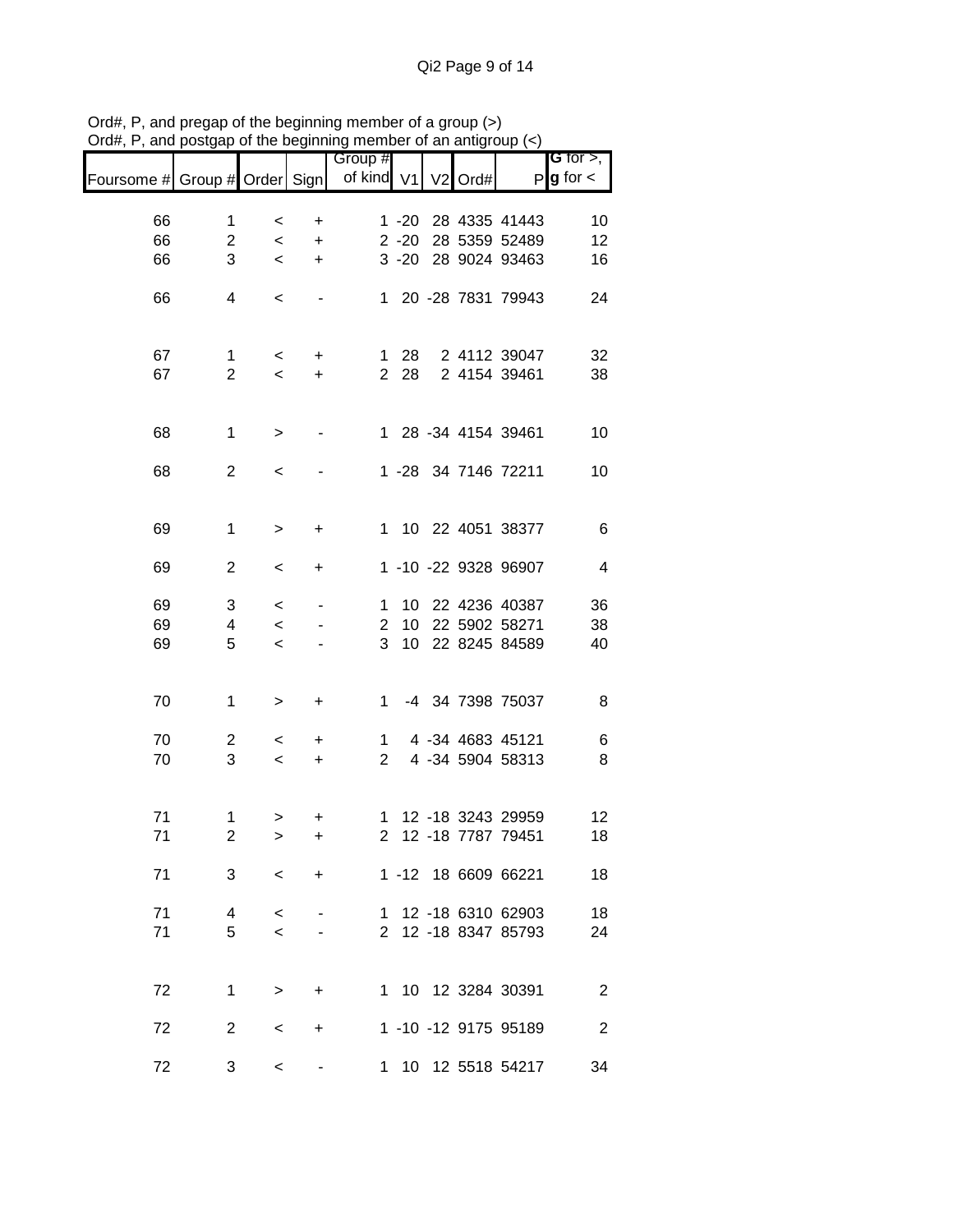|                               |                     |                  |                                  | Group #           |              |                     |                                      | G for $>$ ,            |
|-------------------------------|---------------------|------------------|----------------------------------|-------------------|--------------|---------------------|--------------------------------------|------------------------|
| Foursome # Group # Order Sign |                     |                  |                                  | of kind V1        |              | V <sub>2</sub> Ord# |                                      | $P$ <b>g</b> for $\lt$ |
| $\overline{73}$               | 1                   | $\,>$            | $\ddot{}$                        |                   | $1 - 32$     |                     | 0 3303 30631                         | 38                     |
| 73                            | $\overline{2}$      | $\geq$           | $\ddot{}$                        |                   | $2 - 32$     |                     | 0 6407 63901                         | 38                     |
|                               |                     |                  |                                  |                   |              |                     |                                      |                        |
| 74                            | $\mathbf 1$         | >                | +                                |                   | $1 - 24$     |                     | 4 3316 30757                         | 30                     |
| 74                            | $\overline{2}$      | $\geq$           | $\ddot{}$                        |                   | $2 - 24$     |                     | 4 6451 64483                         | 30                     |
| 74                            | 3                   | $\geq$           | $\ddot{}$                        |                   | $3 - 24$     |                     | 4 6977 70423                         | 30                     |
| 74                            | 4                   | $\,<\,$          | $\ddot{}$                        |                   | $1 \quad 24$ |                     | -4 8821 91199                        | 30                     |
|                               |                     |                  |                                  |                   |              |                     |                                      |                        |
|                               |                     |                  |                                  |                   |              |                     |                                      |                        |
| 75                            | $\mathbf 1$         | $\,>$            | $\ddot{}$                        |                   | $1 - 24$     |                     | 8 3341 31013                         | 30                     |
| 75                            | $\overline{2}$      | >                |                                  |                   |              |                     | 1 24 -8 7140 72109                   | 6                      |
|                               |                     |                  |                                  |                   |              |                     |                                      |                        |
| 76                            | $\mathbf{1}$        |                  |                                  |                   |              |                     | 1 -28 14 3351 31121                  |                        |
|                               |                     | $\geq$           | $\ddot{}$                        |                   |              |                     |                                      | 30                     |
| 76                            | $\overline{2}$      | $\,<\,$          | $\ddot{}$                        |                   |              |                     | 1 28 -14 6613 66301                  | 36                     |
|                               |                     |                  |                                  |                   |              |                     |                                      |                        |
| 77                            | $\mathbf 1$         | >                | $\ddot{}$                        |                   | $1 - 34$     |                     | 2 4155 39499                         | 38                     |
| 77                            | $\overline{c}$      | $\,>$            | $\ddot{}$                        |                   | $2 - 34$     |                     | 2 7981 81611                         | 42                     |
| 77                            | 3                   | $\geq$           | $\ddot{}$                        |                   | $3 - 34$     |                     | 2 8833 91367                         | 36                     |
|                               |                     |                  |                                  |                   |              |                     |                                      |                        |
| 78                            | $\mathbf 1$         | >                | $\begin{array}{c} + \end{array}$ |                   |              |                     | 1 12 16 3561 33223                   | 12                     |
|                               |                     |                  |                                  |                   |              |                     |                                      |                        |
| 78                            | $\overline{2}$      | >                |                                  |                   |              |                     | 1 -12 -16 6333 63179                 | 30                     |
| 78                            | 3                   | $\geq$           |                                  |                   |              |                     | 2 -12 -16 7011 70823                 | 30                     |
|                               |                     |                  |                                  |                   |              |                     |                                      |                        |
| 79                            | 1                   | >                | +                                |                   |              |                     | 1 -48 46 3794 35671                  | 54                     |
|                               |                     |                  |                                  |                   |              |                     |                                      |                        |
| 79                            | 2                   | $\geq$           |                                  |                   |              |                     | 1 48 -46 4231 40289                  | 6                      |
|                               |                     |                  |                                  |                   |              |                     |                                      |                        |
| 80                            | 1                   | >                | $\ddot{}$                        |                   |              |                     | 1 46 -50 3795 35677                  | 6                      |
| 80                            | $\overline{2}$      | $\geq$           | $\ddot{}$                        |                   |              |                     | 2 46 -50 8441 86869                  | 8                      |
| 80                            | 3                   | $\,<\,$          | $\ddot{}$                        |                   |              |                     | 1 -46 50 8029 82129                  | 10                     |
|                               |                     |                  |                                  |                   |              |                     |                                      |                        |
|                               |                     |                  |                                  |                   |              |                     |                                      |                        |
| 81                            | 1                   | >                | $\ddot{}$                        | $\mathbf{1}$      |              |                     | -4 38 3860 36383                     | 10                     |
| 81<br>81                      | $\overline{2}$<br>3 | $\geq$<br>$\geq$ | $\ddot{}$<br>$\ddot{}$           | $\mathbf{2}$<br>3 |              |                     | -4 38 4057 38459<br>-4 38 5354 52387 | 6<br>8                 |
|                               |                     |                  |                                  |                   |              |                     |                                      |                        |
| 81                            | 4                   | $\,<\,$          | +                                |                   |              |                     | 1 4 -38 8939 92557                   | 10                     |

Ord#, P, and pregap of the beginning member of a group (>) Ord#, P, and postgap of the beginning member of an antigroup (<)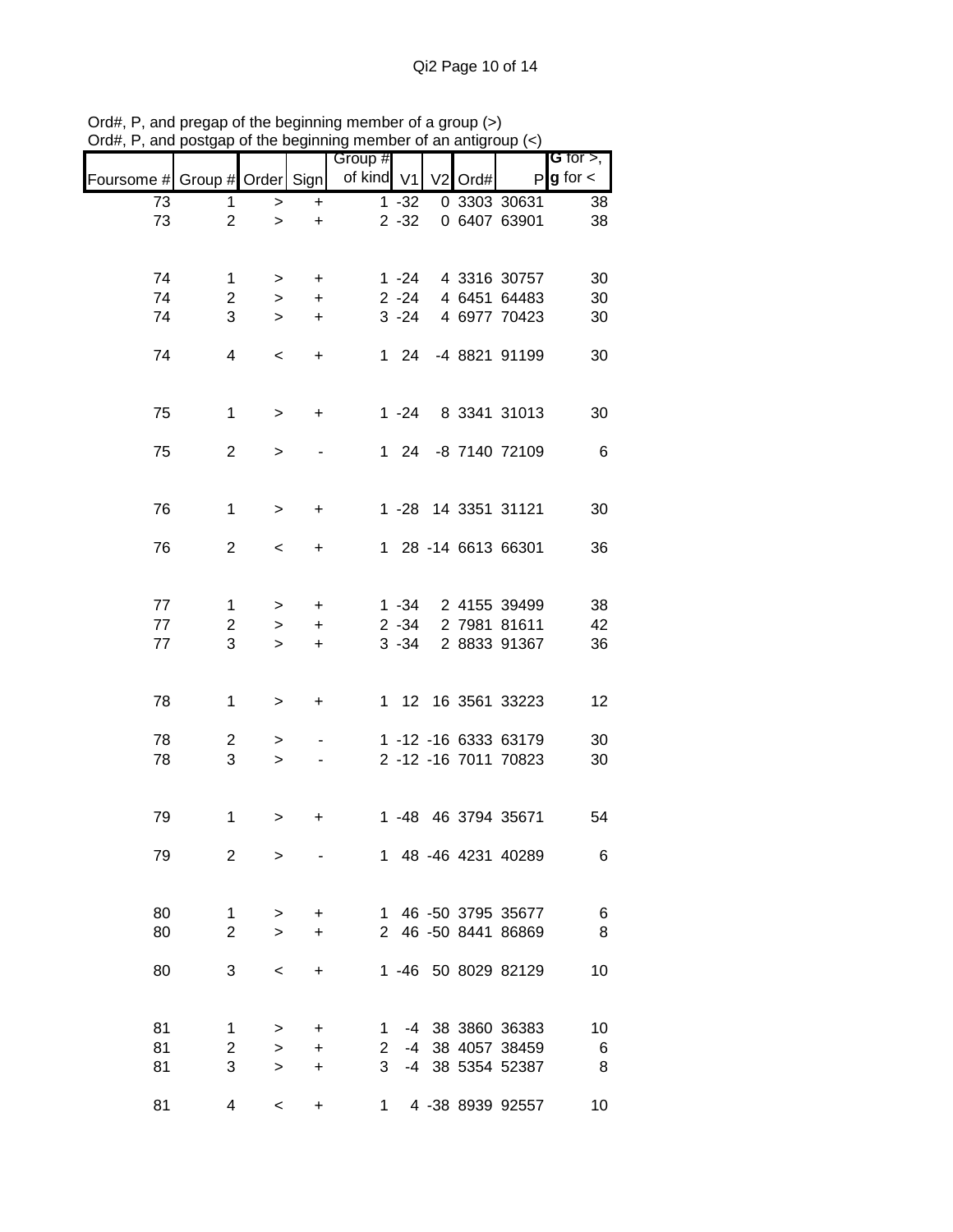|                               |                |                  |                        | Group #                        |              |  |                      | G for $>$ ,                  |
|-------------------------------|----------------|------------------|------------------------|--------------------------------|--------------|--|----------------------|------------------------------|
| Foursome # Group # Order Sign |                |                  |                        | of kind V1 V2 Ord#             |              |  |                      | $P g$ for $\lt$              |
|                               |                |                  |                        |                                |              |  |                      |                              |
| 82                            | 1              | >                | $\ddot{}$              |                                |              |  | 1 38 -26 3861 36389  | 6                            |
|                               |                |                  |                        |                                |              |  |                      |                              |
| 82                            | $\overline{2}$ | >                |                        |                                |              |  | 1 -38 26 6321 63029  | 40                           |
|                               |                |                  |                        |                                |              |  |                      |                              |
| 83                            | 1              | >                | $\ddot{}$              |                                |              |  | 1 -22 -14 4053 38431 | 38                           |
| 83                            | $\overline{c}$ | $\,<\,$          |                        |                                |              |  | 1 -22 -14 8121 83203 | $\overline{4}$               |
|                               |                |                  |                        |                                |              |  |                      |                              |
|                               | 1              |                  |                        |                                |              |  | 1 -46 -2 4232 40343  | 54                           |
| 84                            |                | >                | +                      |                                |              |  |                      |                              |
| 84                            | $\overline{2}$ | $\,<\,$          | $\ddot{}$              |                                | 1 46         |  | 2 6880 69263         | 50                           |
|                               |                |                  |                        |                                |              |  |                      |                              |
| 85                            | 1              | >                | $\ddot{}$              |                                |              |  | 1 10 -32 4236 40387  | 26                           |
| 85                            | $\overline{2}$ |                  |                        | 1                              |              |  | 10 -32 4925 47779    | 12                           |
| 85                            | 3              | $\,<\,$<br>$\,<$ |                        | $\mathbf{2}^{\prime}$          |              |  | 10 -32 6444 64381    | 18                           |
| 85                            | 4              | $\prec$          |                        | 3                              |              |  | 10 -32 7606 77419    | 12                           |
|                               |                |                  |                        |                                |              |  |                      |                              |
|                               |                |                  |                        |                                |              |  |                      |                              |
| 86                            | 1              | >                | $\ddot{}$              |                                |              |  | 1 -8 52 4259 40637   | 10                           |
| 86                            | $\overline{c}$ | $\,<\,$          | $\ddot{}$              | 1.                             |              |  | 8 -52 4614 44357     | 14                           |
|                               |                |                  |                        |                                |              |  |                      |                              |
| 87                            | 1              | >                |                        |                                |              |  | 1 14 -34 8832 91331  | 22                           |
|                               |                |                  |                        |                                |              |  |                      |                              |
| 87                            | $\overline{c}$ | $\,<$            | +                      | 1.                             |              |  | 14 -34 5032 48953    | 20                           |
|                               |                |                  |                        |                                |              |  |                      |                              |
| 88                            | 1              | >                | $\ddot{}$              |                                | $1 - 32$     |  | -4 4715 45481        | 42                           |
| 88                            | $\overline{2}$ | $\,<$            | $\ddot{}$              |                                | $1 \quad 32$ |  | 4 8805 91033         | 46                           |
|                               |                |                  |                        |                                |              |  |                      |                              |
| 89                            | $\mathbf{1}$   |                  |                        |                                | 8            |  | 26 6255 62219        |                              |
| 89                            | $\overline{c}$ | ><br>$\geq$      | $\ddot{}$<br>$\ddot{}$ | $\mathbf{1}$<br>$\overline{2}$ | 8            |  | 26 6590 65983        | 6<br>$\overline{\mathbf{c}}$ |
| 89                            | 3              | $\geq$           | $\ddot{}$              | 3                              | 8            |  | 26 7723 78721        | 8                            |
|                               |                |                  |                        |                                |              |  |                      |                              |
| 89                            | 4              | $\,<\,$          | $\ddot{}$              | 1                              |              |  | -8 -26 7202 72869    | $\overline{2}$               |
|                               |                |                  |                        |                                |              |  |                      |                              |
| 90                            | 1              | >                | +                      |                                |              |  | 1 -10 34 4833 46769  | 12                           |

Ord#, P, and pregap of the beginning member of a group (>) Ord#, P, and postgap of the beginning member of an antigroup (<)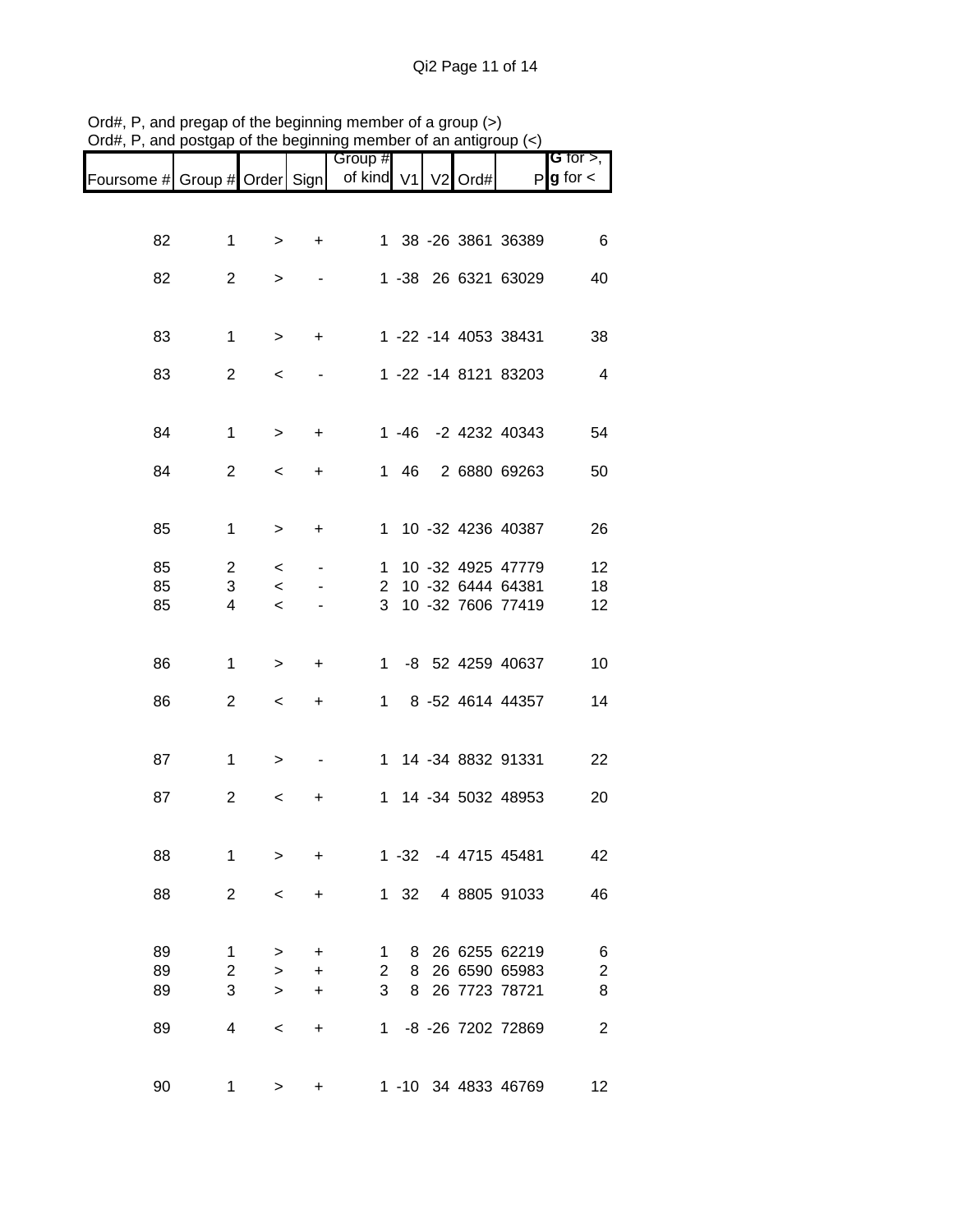| nam, i , and poolgap          |                |              |           | of the beginning member of an antigroup $(\gamma)$<br>Group # |   |  |                      |                                |
|-------------------------------|----------------|--------------|-----------|---------------------------------------------------------------|---|--|----------------------|--------------------------------|
| Foursome # Group # Order Sign |                |              |           | of kind V1 V2 Ord#                                            |   |  |                      | G for $>$ ,<br>$P g$ for $\lt$ |
| 90                            | $\overline{2}$ | $\, > \,$    |           | $\mathbf 1$                                                   |   |  | 10 -34 5902 58271    | 28                             |
|                               |                |              |           |                                                               |   |  |                      |                                |
| 91                            | 1              | $\geq$       | $\ddot{}$ |                                                               |   |  | 1 -50 16 5009 48731  | 52                             |
| 91                            | $\overline{2}$ | $\,<$        |           |                                                               |   |  | 1 -50 16 5950 58889  | 8                              |
|                               |                |              |           |                                                               |   |  |                      |                                |
| 92                            | 1              | $\, > \,$    | +         |                                                               |   |  | 1 22 -34 5030 48907  | 18                             |
| 92                            | $\overline{c}$ | $\,<\,$      |           |                                                               |   |  | 1 22 -34 7401 75083  | 26                             |
|                               |                |              |           |                                                               |   |  |                      |                                |
| 93                            | $\mathbf{1}$   | >            | +         | 1                                                             |   |  | 8 18 6917 69767      | 4                              |
| 93                            | $\overline{2}$ |              |           | 1                                                             | 8 |  | 18 6215 61781        | 32                             |
|                               |                | $\,<\,$      |           |                                                               |   |  |                      |                                |
| 94                            | 1              | >            | $\ddot{}$ | 1                                                             | 8 |  | 28 5092 49549        | 2                              |
| 94                            | $\overline{2}$ | $\mathbf{r}$ | $\ddot{}$ | $\overline{2}$                                                |   |  | 8 28 5228 51061      | $\overline{c}$                 |
| 94                            | 3              | $\,<\,$      | $\ddot{}$ | $\mathbf{1}$                                                  |   |  | -8 -28 7147 72221    | $\overline{2}$                 |
|                               |                |              |           |                                                               |   |  |                      |                                |
| 95                            | 1              | >            |           |                                                               |   |  | 1 -20 32 7090 71593  | 24                             |
| 95                            | $\overline{2}$ | $\, > \,$    |           |                                                               |   |  | 2 -20 32 7487 76031  | 28                             |
| 95                            | 3              | $\,<\,$      |           |                                                               |   |  | 1 20 -32 7287 73823  | 24                             |
|                               |                |              |           |                                                               |   |  |                      |                                |
| 96                            | $\mathbf{1}$   | >            | +         |                                                               |   |  | 1 -16 34 5177 50459  | 18                             |
| 96                            | $\overline{c}$ | >            |           |                                                               |   |  | 1 16 -34 8746 90313  | 24                             |
|                               |                |              |           |                                                               |   |  |                      |                                |
| 97                            | 1              | $\geq$       | $\ddot{}$ |                                                               |   |  | 1 -16 -20 5230 51109 | 38                             |
| 97                            | $\overline{2}$ | $\,<\,$      |           |                                                               |   |  | 1 -16 -20 8154 83557 | 4                              |
|                               |                |              |           |                                                               |   |  |                      |                                |
| 98                            | 1              | >            | $\ddot{}$ | $\mathbf{1}$                                                  |   |  | 38 -22 5355 52391    | 4                              |
| 98                            | $\overline{2}$ | $\geq$       | $+$       |                                                               |   |  | 2 38 -22 6902 69499  | $\overline{\mathbf{c}}$        |
| 98                            | 3              | $\geq$       | $\ddot{}$ |                                                               |   |  | 3 38 -22 8567 88339  | $\overline{2}$                 |
|                               |                |              |           |                                                               |   |  |                      |                                |
| 99                            | 1              | $\geq$       | +         |                                                               |   |  | 1 -22 -16 5356 52433 | 42                             |
| 99                            | $\overline{2}$ | $\geq$       |           |                                                               |   |  | 1 22 16 9360 97303   | 2                              |

Ord#, P, and pregap of the beginning member of a group (>) Ord#, P, and postgap of the beginning member of an antigroup (<)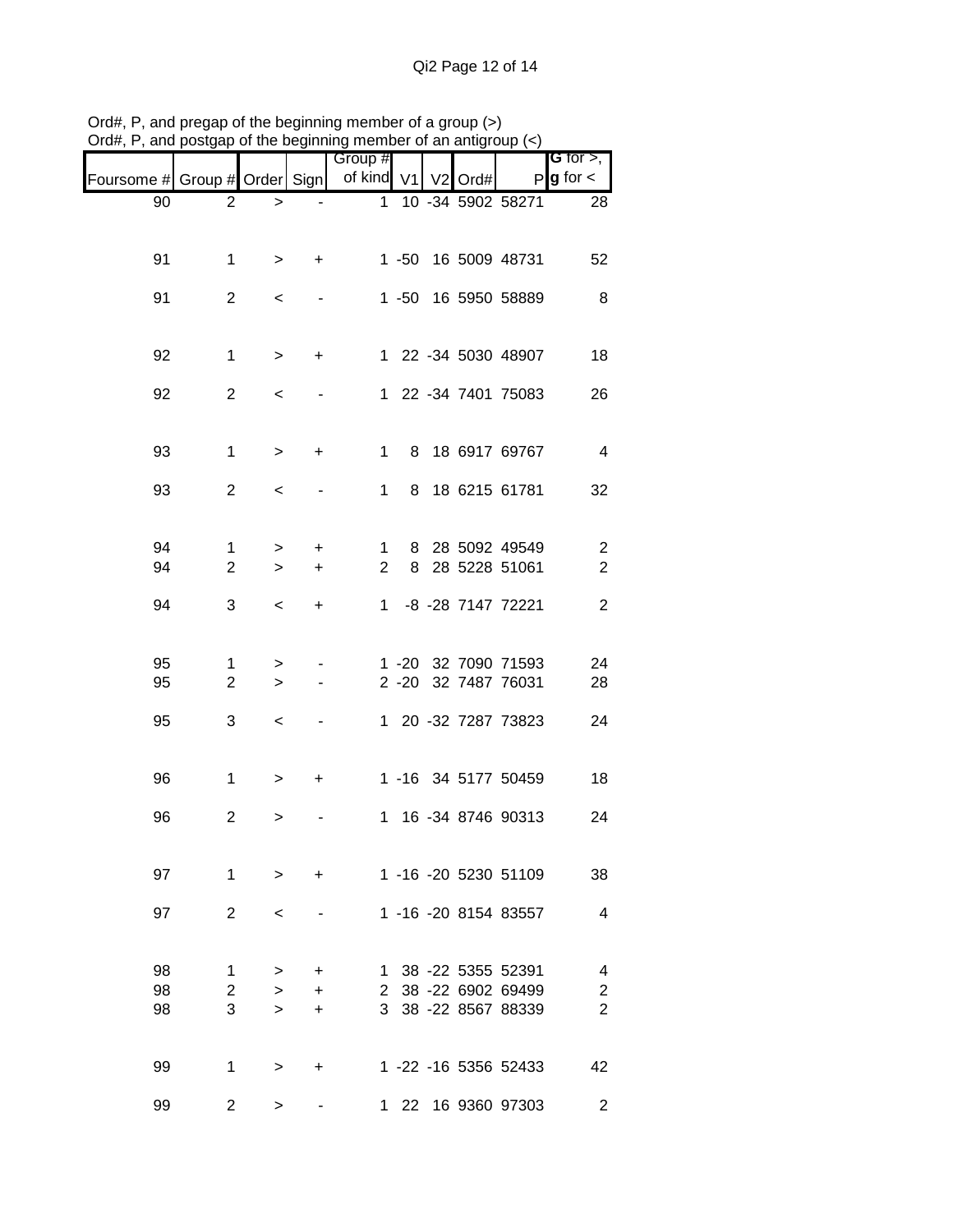| י <del>ש</del> וע, r          | $\alpha$ , and posigap or the beginning member or an antigroup $(\alpha)$ |                                     |                        |                       |          |           |                                            |                                       |
|-------------------------------|---------------------------------------------------------------------------|-------------------------------------|------------------------|-----------------------|----------|-----------|--------------------------------------------|---------------------------------------|
| Foursome # Group # Order Sign |                                                                           |                                     |                        | Group #<br>of kind V1 |          | $V2$ Ord# |                                            | G for $>$ ,<br>$P$ <b>g</b> for $\lt$ |
| 99                            | 3                                                                         | $\,<$                               |                        |                       |          |           | 1 -22 -16 6258 62297                       | 2                                     |
| 100                           | $\mathbf 1$                                                               | $\geq$                              | $\ddot{}$              |                       |          |           | 1 22 -24 5606 55171                        | 8                                     |
| 100                           | $\overline{2}$                                                            | $\,<\,$                             | $\ddot{}$              |                       |          |           | 1 -22 24 8822 91229                        | 8                                     |
| 101                           | $\mathbf 1$                                                               | $\geq$                              | $\ddot{}$              |                       |          |           | 1 -14 40 5947 58787                        | 16                                    |
| 101                           | $\overline{2}$                                                            | $\,<\,$                             | $\ddot{}$              |                       |          |           | 1 14 -40 8582 88591                        | 16                                    |
| 102<br>102                    | 1<br>$\overline{2}$                                                       | $\,<\,$<br>$\overline{\phantom{0}}$ | $\ddot{}$<br>$\ddot{}$ |                       | $2 - 26$ |           | 1 -26 30 6863 69109<br>30 7201 72859       | 10<br>10                              |
| 103<br>103                    | 1<br>$\overline{2}$                                                       | ><br>$\geq$                         | $\ddot{}$<br>$\ddot{}$ |                       |          |           | 1 30 -28 6269 62423<br>2 30 -28 9161 95027 | 6<br>6                                |
| 103                           | 3                                                                         | $\,<\,$                             | $\ddot{}$              |                       |          |           | 1 -30 28 6614 66337                        | 6                                     |
| 104                           | $\mathbf{1}$                                                              | >                                   | +                      |                       |          |           | 1 -18 36 7433 75431                        | 24                                    |
| 104                           | $\overline{2}$                                                            | $\,<\,$                             |                        |                       |          |           | 1 -18 36 7435 75479                        | 24                                    |
| 105<br>105                    | 1<br>$\overline{2}$                                                       | ><br>$\geq$                         | $\ddot{}$<br>$\ddot{}$ | 1<br>$\overline{2}$   |          |           | -2 56 7809 79697<br>-2 56 8687 89681       | 4<br>10                               |
| 106                           | 1.                                                                        | >                                   | $\ddot{}$              |                       |          |           | 1 -46 -4 7811 79757                        | 58                                    |
| 106                           | $2^{\circ}$                                                               | $\leq$                              | $+$                    |                       |          |           | 1 46 4 8441 86869                          | 54                                    |
| 107                           | 1                                                                         |                                     | $>$ +                  |                       |          |           | 1 -4 36 7951 81233                         | 10                                    |
| 107                           |                                                                           | $2^{\circ}$<br>$\lt$                |                        | $+$ $-$               |          |           | 1 4 -36 9397 97777                         | 10                                    |
| 108                           | 1                                                                         | $\geq$                              | $+$                    |                       |          |           | 1 -22 -8 8638 89189                        | 36                                    |
| 108                           | $2^{\circ}$                                                               | $\lt$                               |                        |                       |          |           | 1 -22 -8 9431 98207                        | 6                                     |

Ord#, P, and pregap of the beginning member of a group (>) Ord#, P, and postgap of the beginning member of an antigroup (<)